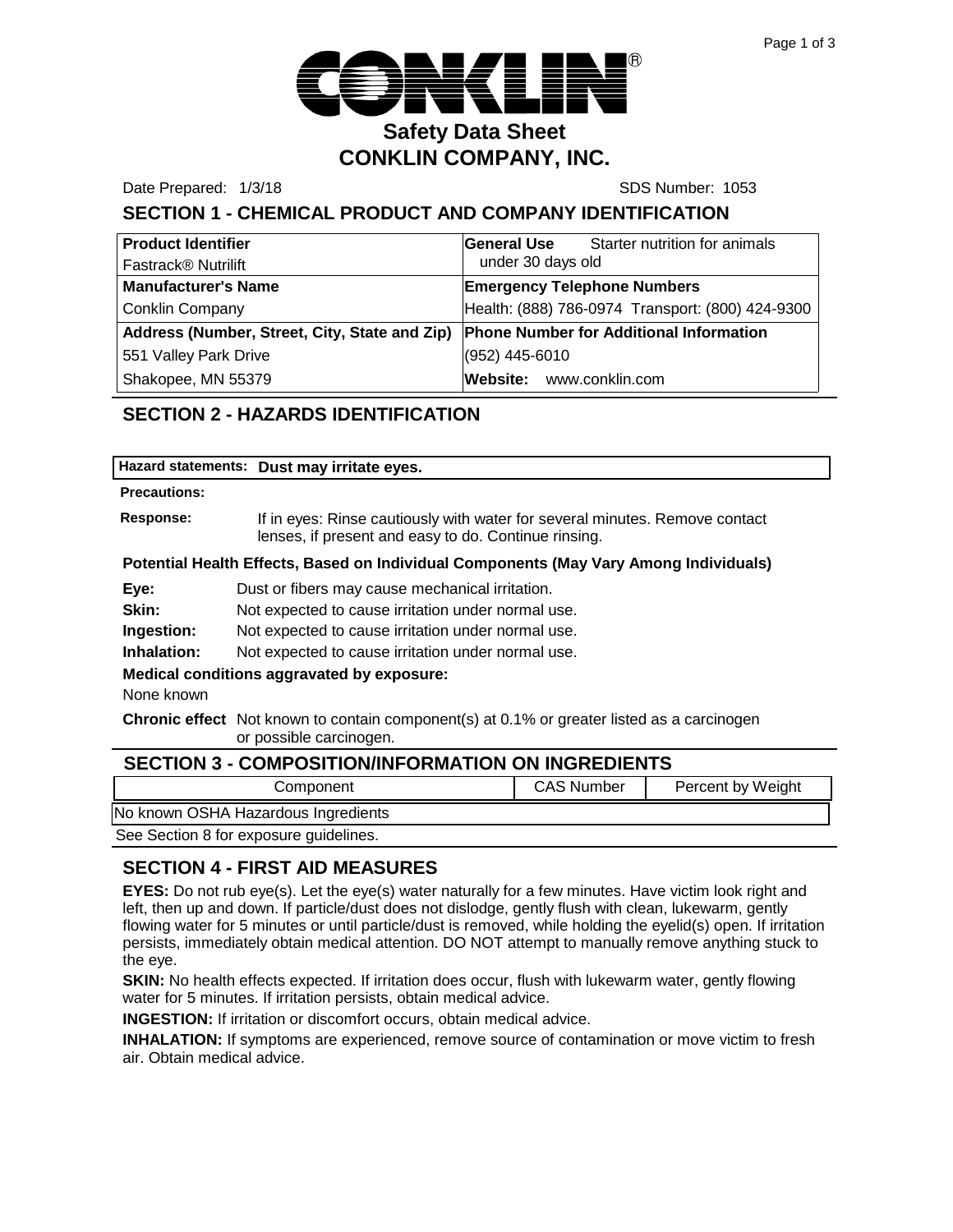### **SECTION 5 - FIRE FIGHTING MEASURES**

**FLASH POINT:** Not applicable.

**EXINGUISHING MEDIA:** Water fog or spray, dry chemical, foam, carbon dioxide.

**SPECIAL FIRE FIGHTING PROCEDURES:** Use water, dry chemical, CO2, or foam, as appropriate for surrounding fire. Use water spray to cool containers. Firefighters should use approved self-contained breathing apparatus and full turn-out (Bunker) gear when fighting fires involving chemicals, to protect against possible toxic fumes or vapors. Cool and use caution when approaching fire-exposed containers. This is an organic material that may burn.

### **SECTION 6 - ACCIDENTAL RELEASE MEASURES**

**SPILL OR LEAK PROCEDURE:** Notify management of material spills. Product spills should be placed in recovery systems, or be shoveled into closed containers for disposal in an approved sanitary landfill or incinerator. Follow Federal, State and Local regulations for disposal.

#### **SECTION 7 - HANDLING AND STORAGE**

**STORAGE TEMPERATURE:** Store in cool, dry place; preferably a refrigerator.

HANDLING AND STORAGE PRECAUTIONS: Refrigerate if possible. Store in dry, cool, ventilated area in tightly closed containers out of the reach of children. Keep empty containers away from young children. Repeated inhalation of dust by susceptible individuals may result in allergic sensitization. See Sections 5, 6, and 8 for additional handling precautions.

### **SECTION 8 - PERSONAL PROTECTION/EXPOSURE CONTROLS**

**ENGINEERING CONTROLS:** Provide sufficient general and local exhaust ventilation to maintain safe exposure levels. Take measures to minimize exposure. Provide a source of clean water for flushing eyes and skin.

**EYE PROTECTION REQUIREMENTS:** Use ANSI-approved eye protection (e.g. safety glasses, goggles), as required by work conditions. Use ANSI-approved chemical splash goggles and face shield if splashing may occur.

**SKIN PROTECTION REQUIREMENTS:** Chemical-resistant gloves and clothing, as needed, to prevent skin contact. Wash hands before eating, drinking, or smoking.

**RESPIRATORY PROTECTION:** To protect against inhalation, a NIOSH-approved air-purifying respirator with organic vapor cartridges and dust/mist pre-filters may be permissible. Use a positive pressure air-supplied respirator for unknown or uncontrolled situations, or when air-purifying respirators may not provide adequate protection.

#### **AIRBORNE EXPOSURE LIMITS**

|                   | OSHA           | <b>ACGIH</b>   |             |
|-------------------|----------------|----------------|-------------|
| <b>Components</b> | <b>PEL/TWA</b> | <b>TLV/TWA</b> | <b>STEL</b> |

Definitions:

= Permissible Exposure Limit PEL

- Threshold Limit Value = TLV
- $TWA = Time-weighted average (8 hour day)$
- $STEL = Short term exposure limit (15 minutes), no more than 60 min/day$
- Ceiling (not to be exceeded under any condition) = (c)
- Skin = (s)

### **SECTION 9 - PHYSICAL AND CHEMICAL PROPERTIES**

| Physical Form: Fine powder    |                | Solubility in Water:                                 | Dispersible    |
|-------------------------------|----------------|------------------------------------------------------|----------------|
| Color:                        | Whitish-tan    | Specific Gravity (Water = $1$ ):                     | less than 1.0  |
| Odor:                         | Yeast          | Evaporation Rate (Butyl Acetate = 1): Not applicable |                |
| Boiling Range: Not Applicable |                | Vapor Pressure (mm Hg):                              | Not applicable |
| pH:                           | Not applicable | Vapor Density ( $Air = 1$ ):                         | Not applicable |